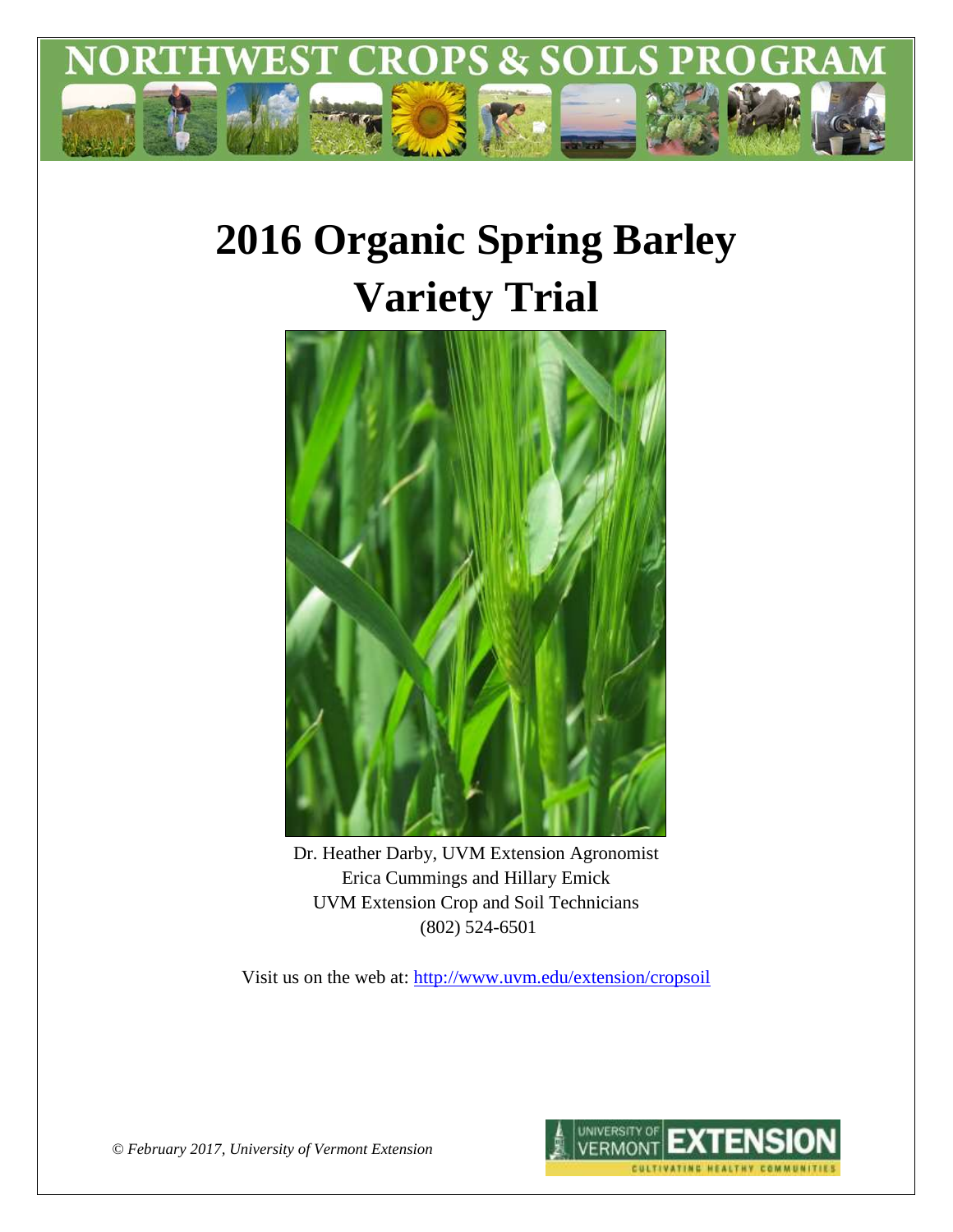## **2016 ORGANIC SPRING BARLEY VARIETY TRIAL Dr. Heather Darby, University of Vermont Extension heather.darby[at]uvm.edu**

With the revival of the small grains industry in the Northeast and the strength of the locavore movement, craft breweries and distilleries have expressed an interest in sourcing local barley for malting. Malting barley must meet specific quality characteristics such as low protein content and high germination. Depending on the variety, barley can be planted in either the spring or fall, and both two- and six-row barley can be used for malting. In 2016, UVM Extension, in collaboration with the Eastern Spring Malting Barley Nursery (ESBN) testing network, conducted a spring malting barley trial to evaluate yield and quality of 25 varieties.

# **MATERIALS AND METHODS**

A spring barley variety trial was initiated at Borderview Research Farm in Alburgh, VT. The experimental plot design was a randomized complete block with three replications. The treatments were twenty-five spring malting barley varieties, listed in Table 1.

| <b>Spring barley</b><br>variety | <b>Type</b> | <b>Seed source</b>                                       |  |
|---------------------------------|-------------|----------------------------------------------------------|--|
| 2ND28065                        | $6$ -row    | North Dakota State University                            |  |
| <b>AAC</b> Synergy              | $2$ -row    | Agriculture and Agri-Food Canada                         |  |
| <b>AC</b> Metcalfe              | $2$ -row    | Agriculture and Agri-Food Canada                         |  |
| Acorn                           | $2$ -row    | Ackerman, Germany                                        |  |
| Bently                          | $2$ -row    | Field Crop Development Centre (Lacombe, Alberta, Canada) |  |
| CDC Copeland                    | $2$ -row    | Crop Development Centre (University of Saskatchewan)     |  |
| <b>CDC</b> Meredith             | $2$ -row    | Crop Development Centre (University of Saskatchewan)     |  |
| Cerveza                         | $2$ -row    | Agriculture and Agri-Food Canada                         |  |
| Conlon                          | $2$ -row    | North Dakota State University                            |  |
| Explorer                        | $2$ -row    | <b>SECOBRA</b> , France                                  |  |
| Innovation                      | $6$ -row    | <b>Busch Agricultural Resources, LLC</b>                 |  |
| <b>KWS Beckie</b>               | $2$ -row    | <b>KWS Cereals USA LLC</b>                               |  |
| <b>KWS</b> Fantex               | $2$ -row    | <b>KWS Cereals USA LLC</b>                               |  |
| Lacey                           | $6$ -row    | University of Minnesota                                  |  |
| LCS Genie                       | $2$ -row    | <b>Limagrain Cereal Seeds</b>                            |  |
| LCS Odyssey                     | $2$ -row    | <b>Limagrain Cereal Seeds</b>                            |  |
| ND Genesis                      | $2$ -row    | North Dakota State University                            |  |
| Newdale                         | $2$ -row    | Agriculture and Agri-Food Canada                         |  |
| Pinnacle                        | $2$ -row    | North Dakota State University                            |  |
| Pioneer                         | $2$ -row    | <b>SECOBRA, France</b>                                   |  |
| Quest                           | 6-row       | University of Minnesota                                  |  |
| Robust                          | $2$ -row    | University of Minnesota                                  |  |

 **Table 1. Twenty-five spring barley varieties trialed at Borderview Research Farm in Alburgh, VT, 2016.**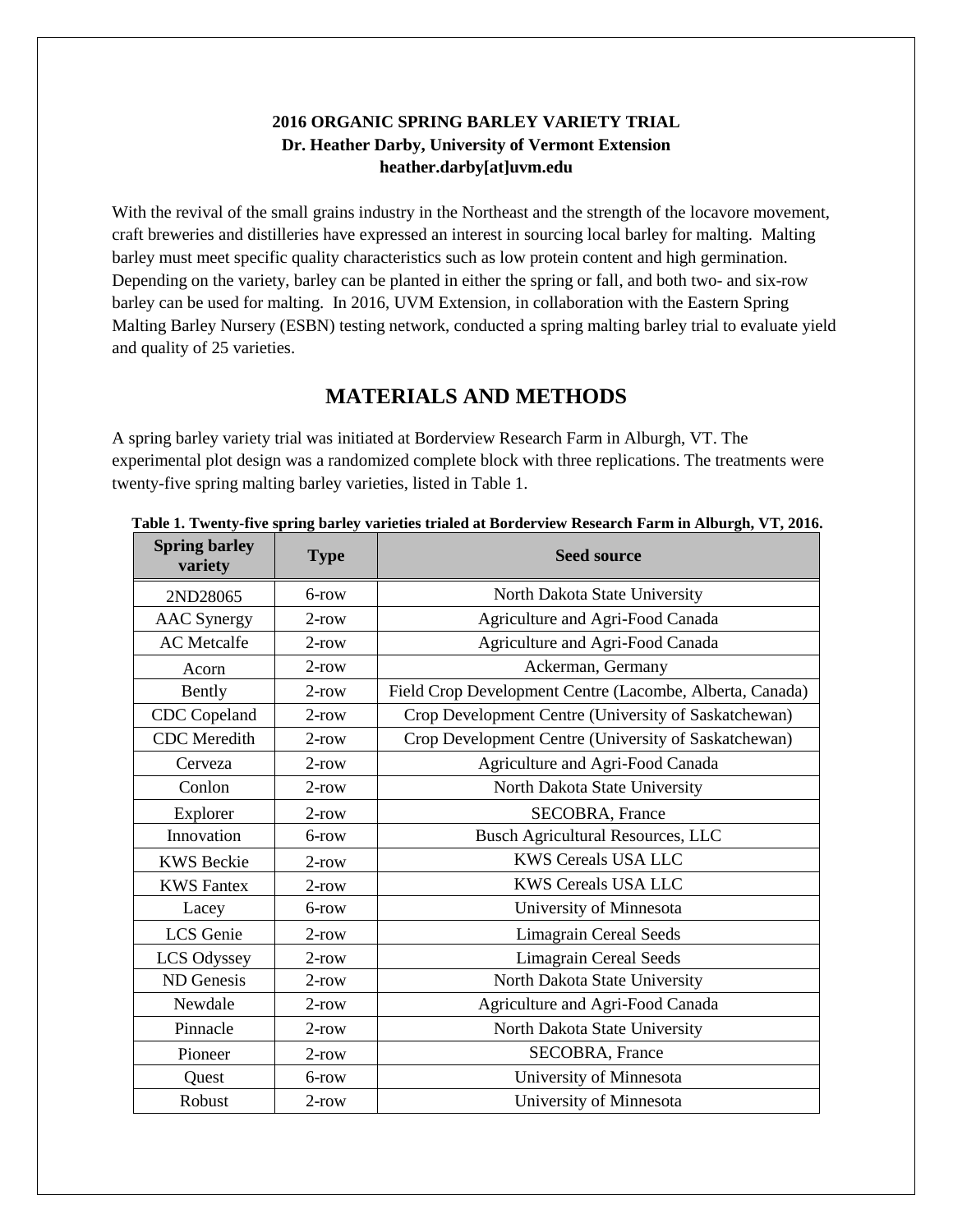| Steffi    | 2-row    | Ackerman, Germany                        |  |  |
|-----------|----------|------------------------------------------|--|--|
| SY Sirish | $2$ -row | Syngenta                                 |  |  |
| Tradition | 6-row    | <b>Busch Agricultural Resources, LLC</b> |  |  |

All plots were managed with practices similar to those used by producers in the surrounding areas (Table 2). The previous crop planted at the site were sunflowers. In April 2016, the trial area was plowed, disked and spike tooth harrowed to prepare for planting. The plots were seeded with a Great Plains NT60 Cone Seeder on 21-Apr at a seeding rate of 325 live seeds per  $m^2$  into a Benson rocky silt loam. Plot size was 5'x 20'.

| <b>Trial Information</b>       | <b>Borderview Research Farm</b><br>Alburgh, VT |  |  |  |
|--------------------------------|------------------------------------------------|--|--|--|
| Soil type                      | Benson rocky silt loam                         |  |  |  |
| Previous crop                  | <b>Sunflowers</b>                              |  |  |  |
| Tillage operations             | Spring plow, disc, and spike tooth harrow      |  |  |  |
| Harvest area (ft)              | 5 x 20                                         |  |  |  |
| Row spacing (in)               | 6                                              |  |  |  |
| Seeding rate (live seed $m2$ ) | 325                                            |  |  |  |
| Replicates                     | 3                                              |  |  |  |
| Planting date                  | $21-Apr$                                       |  |  |  |
| Harvest date                   | $27 -$ Jul                                     |  |  |  |

**Table 2. 2016 agronomic and trial information for spring barley variety trial.**

Barley populations were measured by counting the number of plants in three 12-inch segments randomly throughout each plot on 19-May. A visual estimate of vigor was taken 31-May by rating the plots on a 1- 5 scale, 1 for poor vigor and 5 for stong vigor. Flowering dates were recorded when at least 75% of a plot was in bloom. On 29-Jun plots were scouted for disease and insect pests. Five plants per plot were randomly selected throughout each plot. All leaves (between 1 and 3 leaves) on the five plants were scouted and every disease symptom and sign of insect damage was recorded. The W. Clive James, "An Illustrated Series of Assessment Keys for Plant Diseases, Their Preparation and Usage" (1971) was used to determine the severity of plant disease infection. Each plot was then given an overall health rating between 1 and 9 (1 being minimal damage and 9 being severe damage). Loose smut was scouted for in each plot and presence/absence was recorded. Plants with unknown discoloration or damage were pulled, placed in a labeled plastic bag, refrigerated, and identified at the UVM Plant Diagnostic Laboratory. On 27-Jul, the plots were harvested using an Almaco SPC50 small plot combine. At the time of harvest, grain moisture, test weight, and yield were calculated.

Following the harvest of spring barley, seed was cleaned with a small Clipper cleaner (A.T. Ferrell, Bluffton, IN). A one-pound subsample was collected to determine quality. Quality measurements included standard testing parameters used by commercial malt houses. Harvest moisture was determined for each plot using a DICKEY-john M20P moisture meter. Test weight was measured using a Berckes Test Weight Scale, which weighs a known volume of grain. Generally the heavier the barley is per bushel, the higher malting quality. The acceptable test weight for barley is 48 lbs per bushel. Once test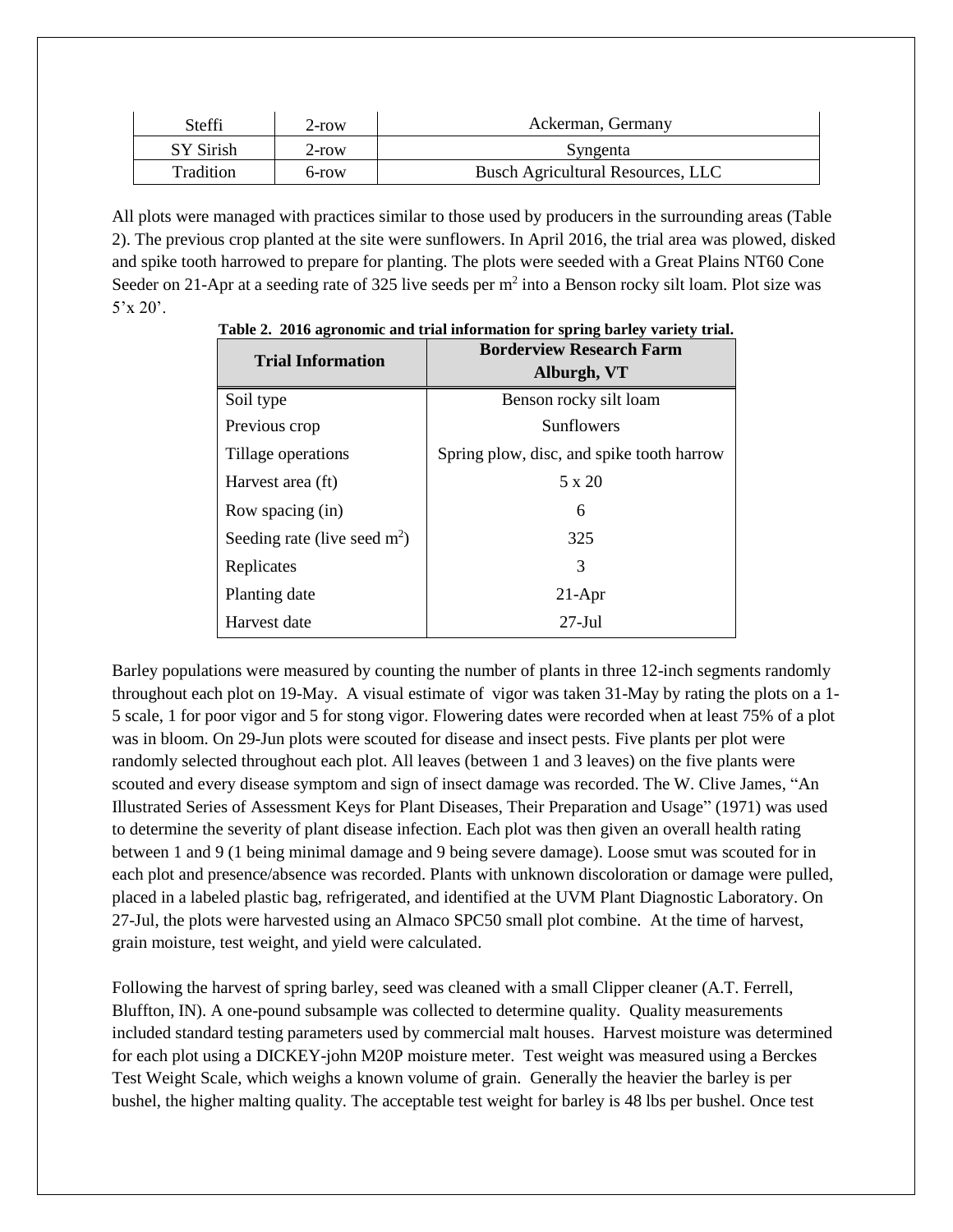weight was determined, the samples were then ground into flour using the Perten LM3100 Laboratory Mill, and were evaluated for crude protein content using the Perten Inframatic 8600 Flour Analyzer. In addition, falling number for all barley varieties were determined using the AACC Method 56-81B, AACC Intl., 2000 on a Perten FN 1500 Falling Number Machine. The falling number is related to the level of sprout damage that has occurred in the grain. It is measured by the time it takes, in seconds, for a stirrer to fall through a slurry of flour and water to the bottom of the tube. Falling numbers greater than 350 indicate low enzymatic activity and sound quality sample. A falling number lower than 200 indicates high enzymatic activity and poor quality. Deoxynivalenol (DON) analysis was analyzed using Veratox DON 5/5 Quantitative test from the NEOGEN Corp. This test has a detection range of 0.5 to 5 ppm. Samples with DON values greater than 1 ppm are considered unsuitable for human consumption. Percent germination (germination energy) was determined by incubating 100 seeds in 4.0 mL of water for 72 hours and counting the number of seeds that did not germinate. Each plot was done in duplicate. Grain assortment or Plumpness was determined using the Pfeuffer Soritmat using 100g of clean seed, and was determined by the combining the amount of seed remaining on the 2.78mm and 2.38mm sieves.

All data was analyzed using a mixed model analysis where replicates were considered random effects. The LSD procedure was used to separate cultivar means when the F-test was significant ( $P < 0.10$ ). There were significant differences among the two locations for most parameters and therefore data from each location is reported independently.

# **LEAST SIGNIFICANT DIFFERENCE (LSD)**

Variations in yield and quality can occur because of variations in genetics, soil, weather, and other growing conditions. Statistical analysis makes it possible to determine whether a difference among varieties is real or whether it might have occurred due to other variations in the field. At the bottom of each table a LSD value is presented for each variable (e.g. yield). Least Significant Differences at the 10% level of probability are shown. Where the difference between two varieties within a column is equal to or greater than the LSD value at the bottom of the column, you can be sure in 9 out of 10 chances that there is a real difference between the two varieties. In the example below, variety A is significantly different from variety C, but not from variety B. The difference between A and B is equal to 725, which is less than the LSD value of 889. This means that these varieties did not differ in yield. The difference between A and C is equal to 1454, which is greater than the LSD value of 889. This means that the yields of these varieties were significantly different from one another. The asterisk indicates that variety B was not significantly lower than the top yielding variety.

| <b>Variety</b> | Yield |
|----------------|-------|
| A              | 3161  |
| B              | 3886* |
| C              | 4615* |
| LSD            | 889   |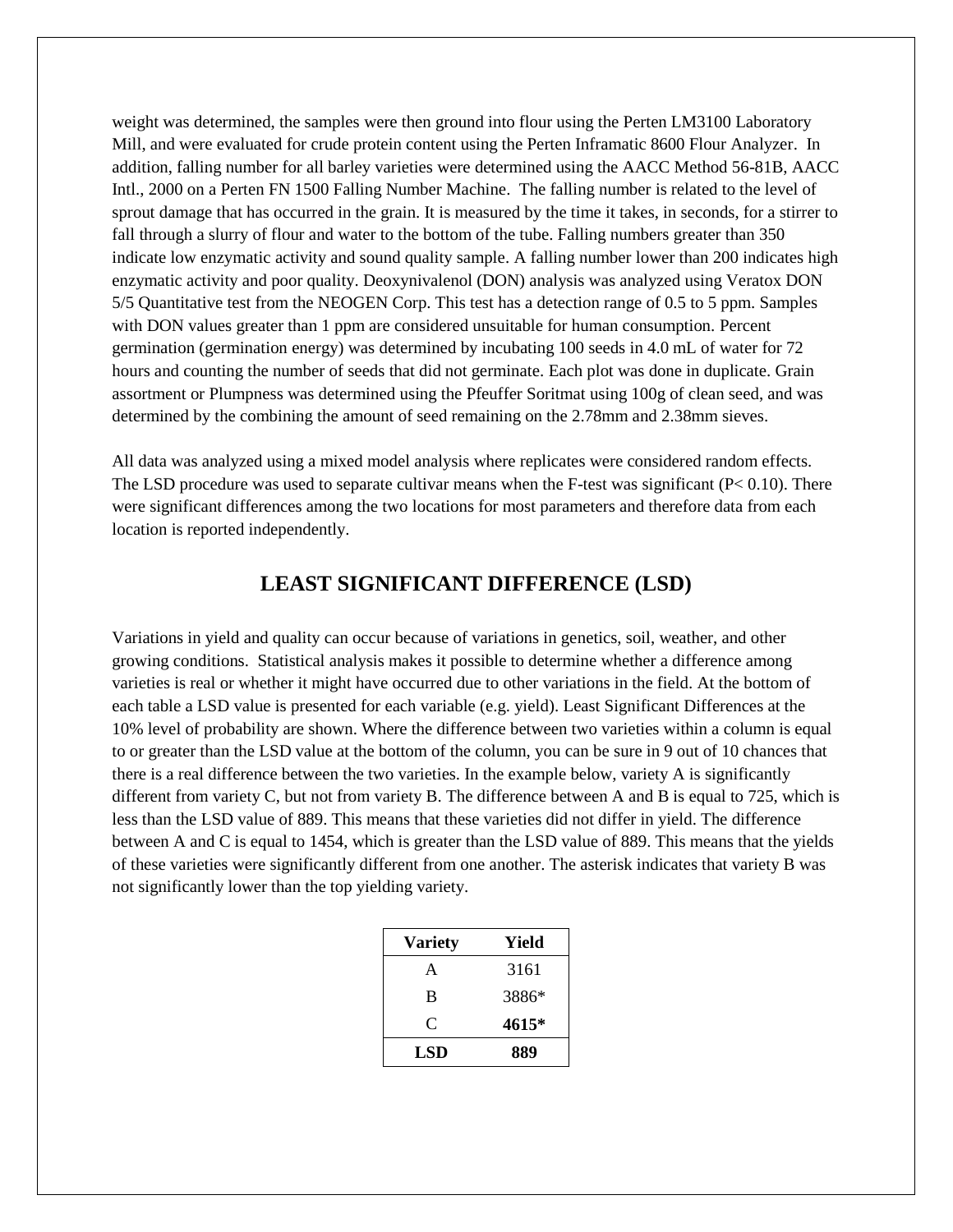## **RESULTS**

Seasonal precipitation and temperature recorded at weather stations in close proximity to the 2016 site are shown in Table 3. The growing season this year was marked by lower than normal temperatures in April and higher than average temperatures in May, June and July. Rainfall amounts were below average throughout the growing season resulting in 5.43 inches of precipitation less than normal. From April to July, there was an accumulation of 3312 Growing Degree Days (GDDs) which was 40.8 GDDs below the 30-year average.

| Alburgh, VT                       | April<br><b>May</b> |         | June    | <b>July</b> |  |
|-----------------------------------|---------------------|---------|---------|-------------|--|
| Average temperature $(^{\circ}F)$ | 39.8                | 58.1    | 65.8    | 70.7        |  |
| Departure from normal             | $-4.92$             | 1.84    | 0.01    | 0.13        |  |
|                                   |                     |         |         |             |  |
| Precipitation (inches)            | 2.56                | 1.53    | 2.81    | 1.79        |  |
| Departure from normal             | $-0.26$             | $-1.92$ | $-0.88$ | $-2.37$     |  |
|                                   |                     |         |         |             |  |
| Growing Degree Days (32-95°F)     | 291                 | 803     | 1017    | 1201        |  |
| Departure from normal             | $-97.9$             | 49.5    | 3.20    | 4.45        |  |

**Table 3. Temperature and precipitation summary for Alburgh, VT, 2016.**

Based on weather data from a Davis Instruments Vantage Pro2 with WeatherLink data logger. Alburgh precipitation data from 8/17/16-10/31/16 was missing and was replaced by data provided by the NOAA for Highgate, VT. Historical averages are for 30 years of data provided by the NOAA (1981-2010) for Burlington, VT.

Plant populations and vigor were not significantly different between varieties (Table 4). Most varieties bloomed (flowering 75% or greater) by the fourth week in June. The earliest flowering variety was Robust on 21-Jun, and LCS Genie and KWS Fantext were the latest flowering on 4-Jul. Plots were scouted for disease and insect pests on 29-Jun. The primary plant diseases identified were; Powdery Mildew (Erysiphe graminis f. sp. tritici), Tan spot (Pyrenophora tritici-repentis), and Spetoria leaf blotch (Stagonospora nodorum). Loose smut (Ustilago tritici) infected plants were seen in two varieties; Tradition and KWS Beckie. Loose smut caused by the fungus, Ustilago tritici, is carried as dormant mycelium within healthy-looking seed and is spread by planting infected seed. A smut-infected seed or plant cannot be distinguished from an uninfected one until the head starts to emerge. The disease is most obvious just after the time of heading by the characteristic dusty black appearance of diseased heads. The spores are dispersed by the wind during wheat flowering and can infect healthy plants. The predominant insect damage observed were by brown wheat mite (Petrobia latens) and thrips (species unknown). Additional insect pests identified include, Cereal leaf beetle (Oulema melanopus (L.)) and European Corn Borer (Ostrinia nubilalis).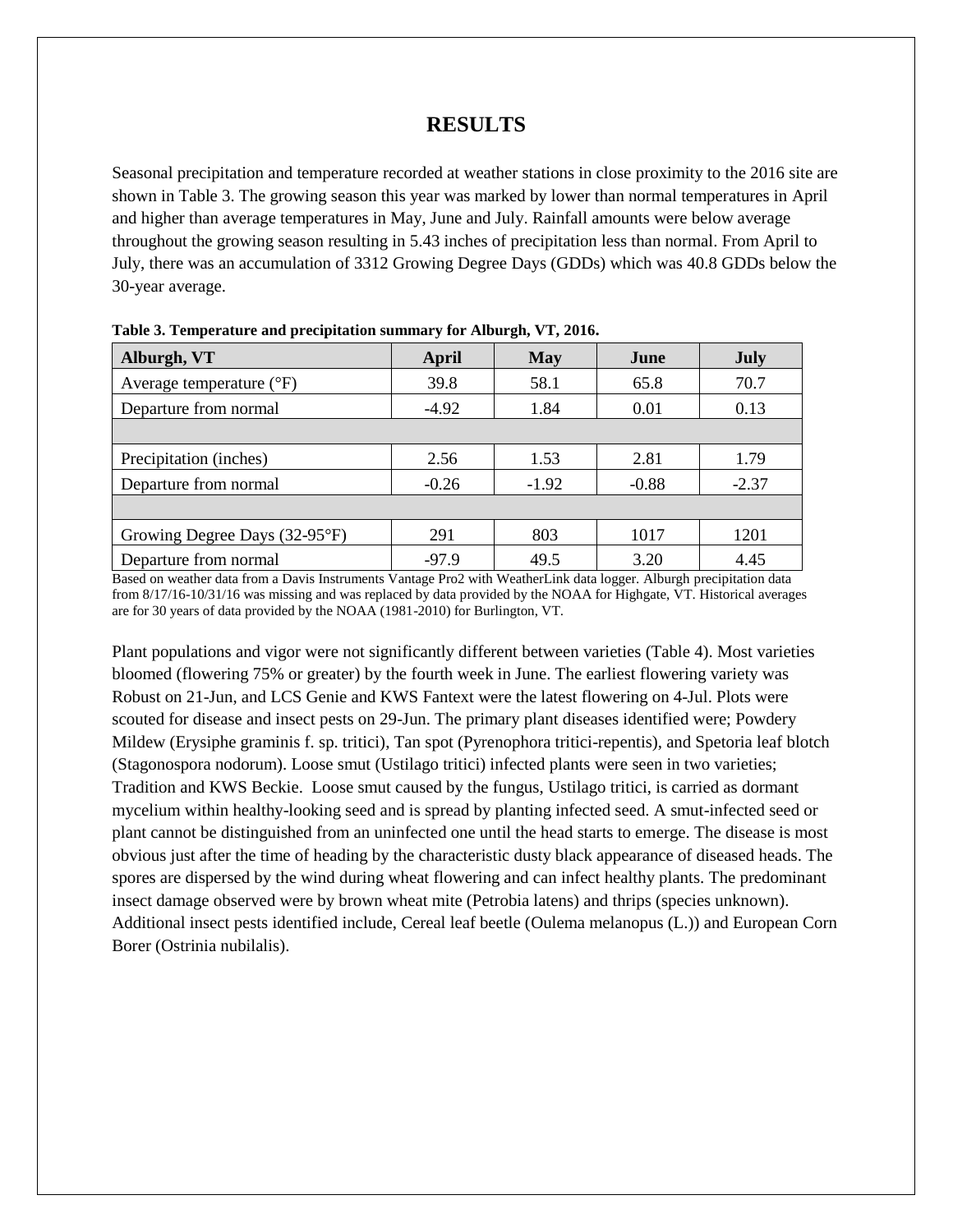| <b>Variety</b>      | Population<br><b>Vigor</b> |                | <b>Flowering</b> | <b>Disease</b> |
|---------------------|----------------------------|----------------|------------------|----------------|
|                     | plants m <sup>2</sup>      | rating $(1-5)$ | date             | rating $(1-9)$ |
| 2ND28065            | 258                        | 3.67           | $24$ -Jun        | $1.00*$        |
| <b>AAC</b> Synergy  | 289                        | 3.67           | $27 - Jun$       | $1.00*$        |
| <b>AC</b> Metcalfe  | 318                        | 4.33           | $24-Jun$         | $1.00*$        |
| Acorn               | 273                        | 3.67           | $29-Jun$         | $1.00*$        |
| Bently              | 254                        | 3.17           | $27 - Jun$       | $1.00*$        |
| CDC Copeland        | 194                        | 4.00           | $1-Jul$          | $1.00*$        |
| <b>CDC</b> Meredith | 244                        | 4.00           | $1-Jul$          | $1.00*$        |
| Cerveza             | 268                        | 4.33           | $27 - Jun$       | $1.00*$        |
| Conlon              | 342                        | 3.67           | $27 - Jun$       | $1.00*$        |
| Explorer            | 199                        | 4.33           | $27 - Jun$       | $1.00*$        |
| Innovation          | 371                        | 4.33           | $23-Jun$         | 2.00           |
| <b>KWS</b> Beckie   | 277                        | 4.00           | $1-Jul$          | $1.00*$        |
| <b>KWS</b> Fantex   | 273                        | 3.33           | $4-Jul$          | $1.00*$        |
| Lacey               | 266                        | 4.00           | $23$ -Jun        | 1.67           |
| LCS Genie           | 349                        | 4.00           | $4-Jul$          | $1.00*$        |
| LCS Odyssey         | 263                        | 3.67           | $1-Jul$          | $1.00*$        |
| ND Genesis          | 222                        | 4.33           | $27 - Jun$       | $1.00*$        |
| Newdale             | 246                        | 4.00           | $3-Jul$          | $1.00*$        |
| Pinnacle            | 263                        | 3.67           | $24$ -Jun        | $1.00*$        |
| Pioneer             | 256                        | 4.67           | $1-Jul$          | $1.00*$        |
| Quest               | 294                        | 3.67           | $24$ -Jun        | 1.67           |
| Robust              | 256                        | 4.33           | $21-J$ un        | 2.67           |
| Steffi              | 323                        | 4.33           | $2-Jul$          | $1.00*$        |
| Sy Sirish           | 239                        | 4.33           | $3-Jul$          | $1.00*$        |
| Tradition           | 263                        | 4.33           | $23$ -Jun        | 1.33           |
| LSD(0.10)           | <b>NS</b>                  | <b>NS</b>      |                  | 0.32           |
| <b>Trial Mean</b>   | 1100810                    | 3.99           |                  | 1.17           |

**Table 4. 2016 spring barley agronomic characteristics in Alburgh, VT.**

Values shown in **bold** are of the highest value or top performing.

\* Barley varieties that are not significantly different than the top performing variety in

a column are indicated with an asterisk.

NS - no significant coefficients  $(P < 0.1)$ .

( - ) was not statistically tested.

#### **Spring Barley Yield and Quality:**

Varieties differed significantly in harvest moisture and test weight but not between yields (Table 5). The highest yielding variety was Cerveza (4243 lbs ac<sup>-1</sup>) and the lowest yielding was Quest (2460 lbs ac<sup>-1</sup>) (Figure 1). Robust had the lowest moisture at harvest (8.70 %). Additional varieties with low harvest moistures include; Innovation, Quest, Newdale, and Lacey. Eighteen of the twenty-five varieties trialed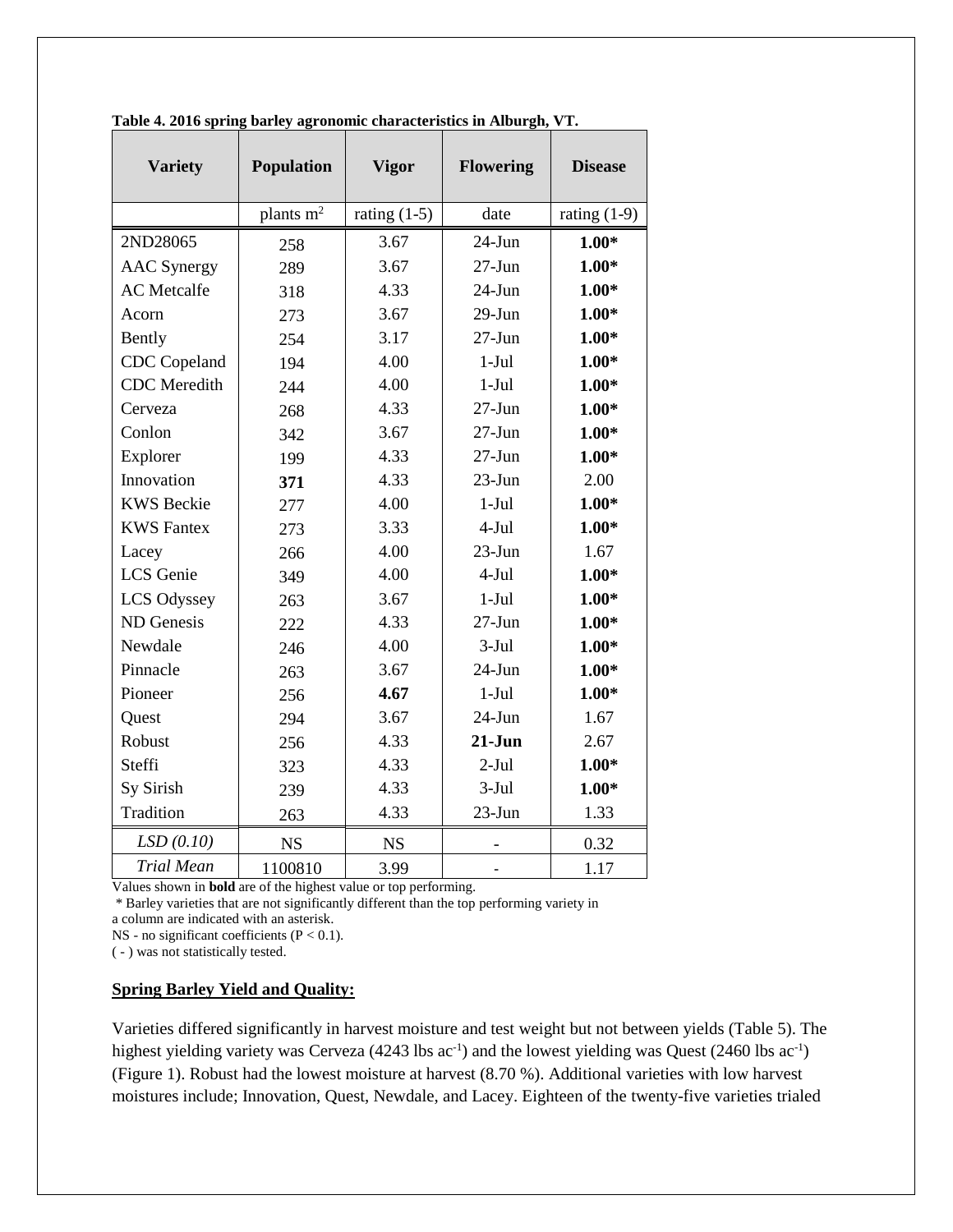had moistures above 14% at the time of harvest; therefore, those 18 required additional drying. The highest harvest moisture was Acorn (19.0%). Lacey had the highest test weight of 44.5 lbs bu<sup>-1</sup>. Other varieties with high test weights included Innovation  $(44.3 \text{ lbs} \text{ bu}^{-1})$ , LCS Genie  $(43.7 \text{ lbs} \text{ bu}^{-1})$ , Tradition  $(44.3 \text{ lbs bu}^{-1})$ , Innovation  $(44.2 \text{ lbs bu}^{-1})$ , Acorn  $(43.5 \text{ lbs bu}^{-1})$ , KWS Fantex  $(43.3 \text{ lbs bu}^{-1})$ , Sy Sirish  $(42.7 \text{ lbs bu}^{-1})$ , Robust  $(42.2 \text{ lbs bu}^{-1})$ , Pioneer  $(42.0 \text{ lbs bu}^{-1})$ , and  $2ND28065 (41.0 \text{ lbs bu}^{-1})$  However, none of the varieties met the desired barley test weight of 48 lbs per bushel.

| <b>Variety</b>      | <b>Harvest</b><br>moisture | <b>Test weight</b> | <b>Yield @ 13.5%</b><br>moisture |
|---------------------|----------------------------|--------------------|----------------------------------|
|                     | $\%$                       | $lbs$ bu $^{-1}$   | $lbs$ $ac^{-1}$                  |
| 2ND28065            | 17.1                       | $41.0*$            | 3312                             |
| <b>AAC</b> Synergy  | 14.1                       | 40.5               | 3700                             |
| <b>AC</b> Metcalfe  | 15.6                       | 39.0               | 3452                             |
| Acorn               | 19.0                       | $43.5*$            | 3986                             |
| Bently              | 17.7                       | 36.7               | 2899                             |
| <b>CDC</b> Copeland | 17.3                       | 39.2               | 2573                             |
| <b>CDC</b> Meredith | 15.8                       | 38.2               | 3084                             |
| Cerveza             | 12.7                       | 38.0               | 4243                             |
| Conlon              | 15.8                       | 39.0               | 3176                             |
| Explorer            | 16.4                       | 38.0               | 3245                             |
| Innovation          | 8.87*                      | 44.3*              | 3337                             |
| <b>KWS</b> Beckie   | 17.1                       | 39.5               | 2517                             |
| <b>KWS Fantex</b>   | 17.0                       | $43.3*$            | 3462                             |
| Lacey               | $11.7*$                    | 44.5*              | 2959                             |
| LCS Genie           | 17.9                       | $43.7*$            | 3671                             |
| LCS Odyssey         | 15.3                       | 37.0               | 2984                             |
| ND Genesis          | 16.8                       | 39.0               | 3617                             |
| Newdale             | $11.3*$                    | 36.3               | 2869                             |
| Pinnacle            | 17.7                       | 40.2               | 3385                             |
| Pioneer             | 16.7                       | $42.0*$            | 2766                             |
| Quest               | $9.03*$                    | 37.2               | 2460                             |
| Robust              | $8.70*$                    | $42.2*$            | 2678                             |
| Steffi              | 16.2                       | 39.8               | 2810                             |
| Sy Sirish           | 15.0                       | $42.7*$            | 3767                             |
| Tradition           | 12.9                       | 38.7               | 3379                             |
| LSD(0.10)           | 3.64                       | 3.95               | <b>NS</b>                        |
| <b>Trial Mean</b>   | 14.9                       | 40.1               | 3213                             |

**Table 5. Harvest results for the 25 spring barley varieties trialed in Alburgh, VT, 2016.**

Values shown in **bold** are of the highest value or top performing.

\* Barley varieties that are not significantly different than the top performing variety in a column are indicated with an asterisk.

NS - no significant coefficients  $(P < 0.1)$ .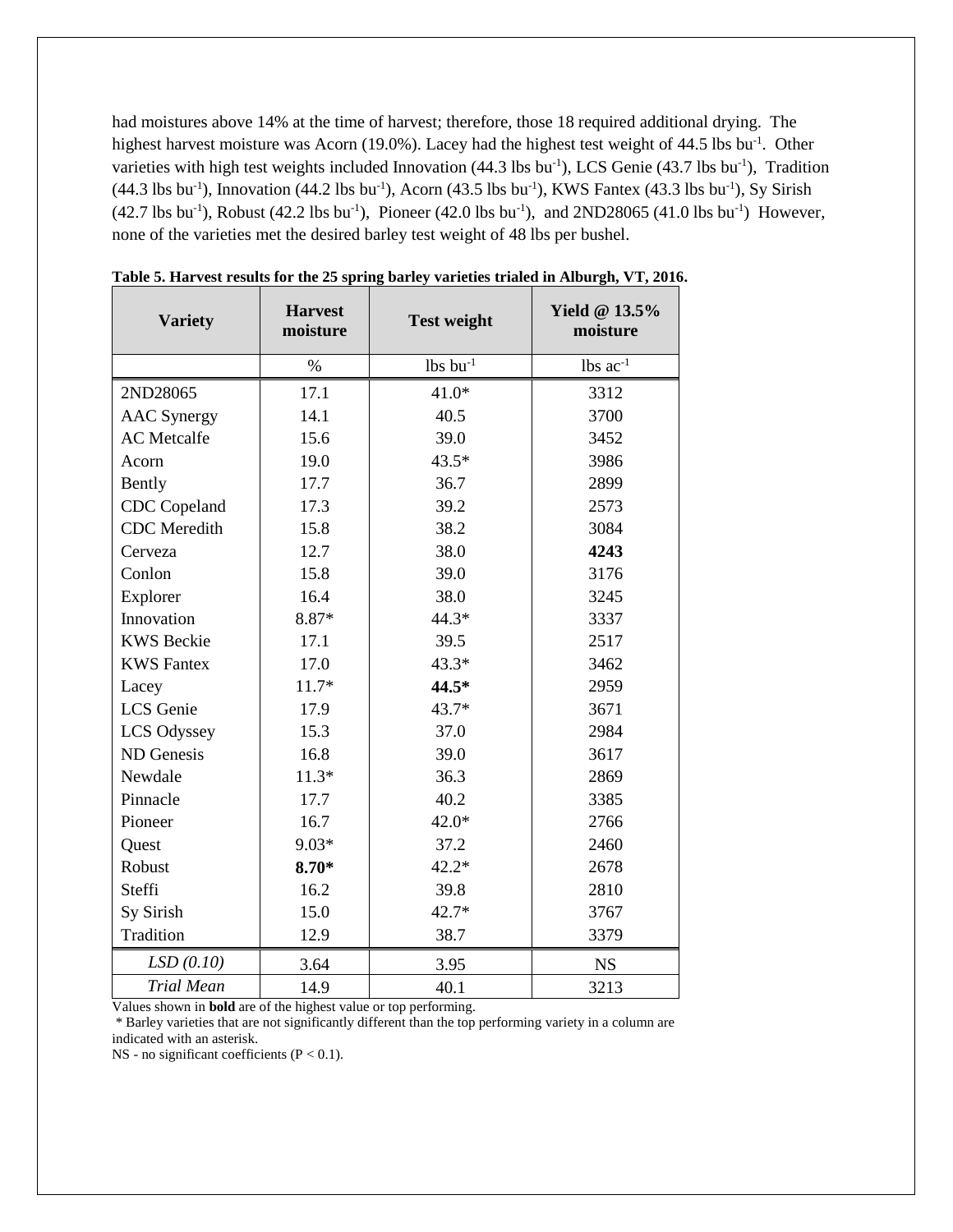There were significant differences in protein, falling number germination energy and grain plumpness (Table 6). Robust and Steffi had the highest crude protein content at 11.8% and the variety with the lowest protein content was Acorn (8.79%) (Figure 1). Other high protein spring barley varieties include; Lacey (11.6%), Tradition (11.5%), Quest (11.4%), Innovation (11.2%), and Cerveza (10.9%).

| <b>Variety</b>      | Protein @<br>12%<br>moisture | <b>Falling</b><br><b>DON</b><br>number @<br>14% moisture |           | <b>Germination</b><br>energy | <b>Plumpness</b> |
|---------------------|------------------------------|----------------------------------------------------------|-----------|------------------------------|------------------|
|                     | $\%$                         | seconds                                                  | ppm       | $\%$                         | $\%$             |
| 2ND28065            | 10.1                         | $361*$                                                   | 0.03      | 98.3*                        | 91.8             |
| <b>AAC</b> Synergy  | 9.92                         | 283                                                      | 0.27      | 95.0*                        | 97.6*            |
| <b>AC</b> Metcalfe  | 10.5                         | 204                                                      | 0.07      | 76.7                         | 94.8             |
| Acorn               | 8.79                         | 348                                                      | 0.23      | 96.0*                        | 98.3*            |
| Bently              | 10.6                         | 261                                                      | 0.20      | 96.7*                        | 97.7*            |
| <b>CDC</b> Copeland | 10.5                         | 203                                                      | 0.03      | 88.7*                        | 92.7             |
| <b>CDC</b> Meredith | 10.1                         | 267                                                      | 0.23      | 96.3*                        | 94.7             |
| Cerveza             | $10.9*$                      | 219                                                      | 0.07      | 47.7                         | 95.1             |
| Conlon              | 10.8                         | 297                                                      | 0.43      | 96.0*                        | 98.2*            |
| Explorer            | 10.2                         | 320                                                      | 0.00      | 65.0                         | 97.7*            |
| Innovation          | $11.2*$                      | 331                                                      | 0.10      | 88.3*                        | 95.4             |
| <b>KWS</b> Beckie   | 10.1                         | 402*                                                     | 0.33      | 93.7*                        | 98.8*            |
| <b>KWS Fantex</b>   | 10.1                         | 369*                                                     | 0.30      | 88.0*                        | 97.8*            |
| Lacey               | $11.6*$                      | 410*                                                     | 0.07      | 96.3*                        | 95.4             |
| LCS Genie           | 9.92                         | 391*                                                     | 0.10      | 96.7*                        | 98.6*            |
| LCS Odyssey         | 9.86                         | 366*                                                     | 0.30      | 94.7*                        | 98.7*            |
| ND Genesis          | 8.84                         | 284                                                      | 0.10      | 96.3*                        | 97.9*            |
| Newdale             | 10.4                         | 253                                                      | 0.27      | 74.0                         | 95.0             |
| Pinnacle            | 9.40                         | 312                                                      | 0.47      | 89.7*                        | 97.2*            |
| Pioneer             | 9.49                         | 272                                                      | 0.25      | 97.0*                        | 97.7*            |
| Quest               | $11.4*$                      | 401*                                                     | 0.27      | 97.0*                        | 92.8             |
| Robust              | $11.8*$                      | 432*                                                     | 0.80      | 96.0*                        | 92.2             |
| Steffi              | $11.8*$                      | 377*                                                     | 0.30      | 98.0*                        | 98.9*            |
| Sy Sirish           | 10.8                         | 319                                                      | 0.30      | $87.3*$                      | 98.5*            |
| Tradition           | $11.5*$                      | 417*                                                     | 0.33      | 98.0*                        | 96.3             |
| LSD(0.10)           | 1.00                         | 71.7                                                     | <b>NS</b> | 21.1                         | 1.77             |
| <b>Trial Mean</b>   | 10.4                         | 324                                                      | 0.23      | 89.9                         | 96.4             |

**Table 6. Quality results for the 25 spring barley varieties trialed in Alburgh, VT, 2016.**

Values shown in **bold** are of the highest value or top performing.

\*Barley varieties that are not significantly different than the top performing variety in a column are indicated with an asterisk. NS - no significant coefficients (P < 0.1).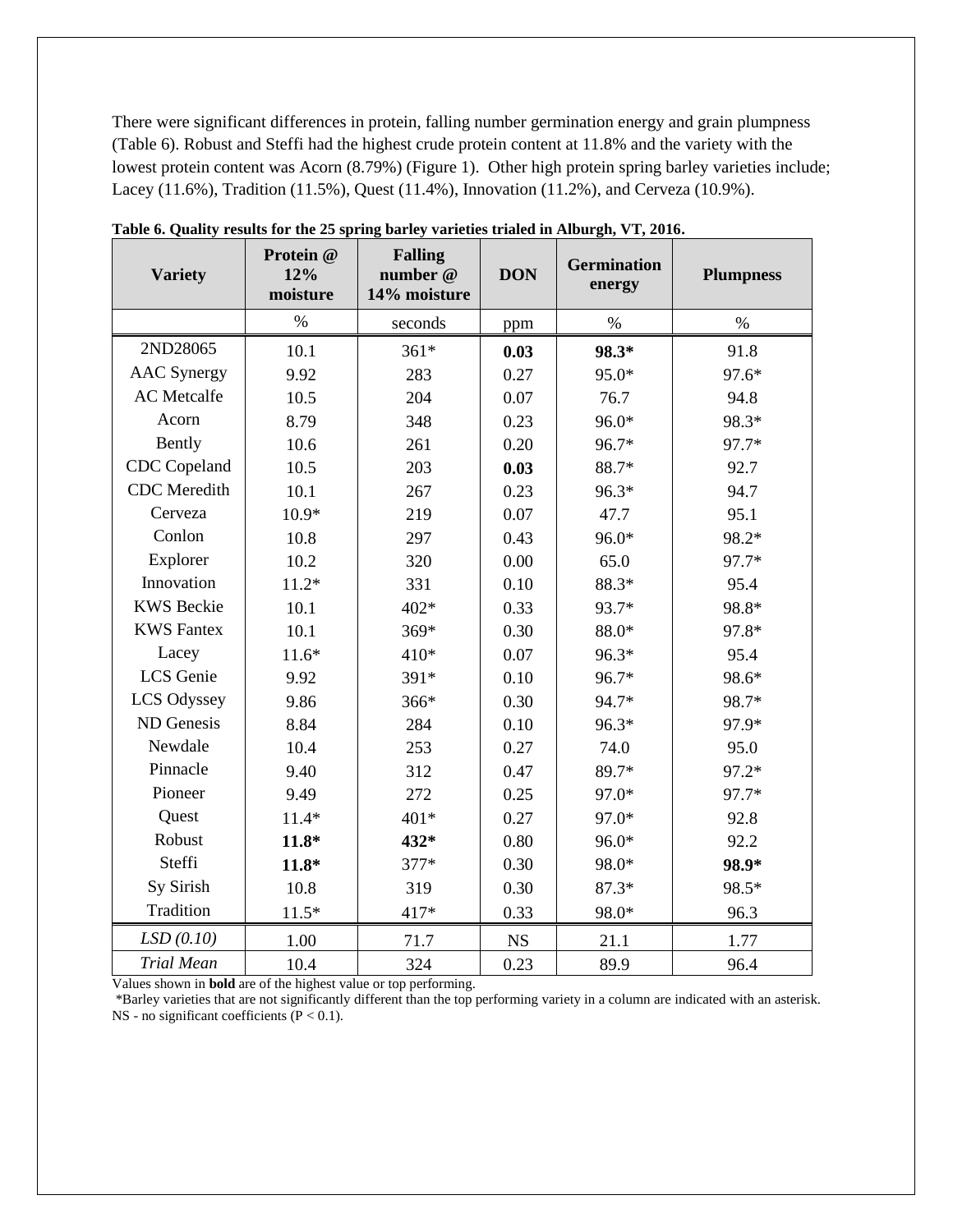

**Figure 1. Yield and crude protein for the 25 spring barley varieties trialed in Alburgh, VT, 2016.** Varieties with the same letter did not differ significantly.

Robust had the highest falling number, 432 seconds. The variety with the lowest falling number, indicating sprouting damage, was AC Metcalfe at 204 seconds. DON concentration was not significantly different among varieties.The varieties 2ND28065 and CDC Copeland had the lowest DON concentrations at 0.03 ppm and the highest was Robust (0.8 ppm). All twenty-five spring barley varieties had DON levels below the FDA recommendation of <1ppm. Thirteen varieties, 2ND28065 (98.3%), Steffi (98.0%), Tradition (98.0%), Pioneer (97.0%), Quest (97.0%), Bently (96.7%), LCS Genie (96.7%), CDC Meredith (96.3%), Lacey (96.3%), ND Genesis (96.3%), Acorn (96.0%), Colon (96.0%), Robust (96.0%), and AAC Synergy (95.0%), met industry malting standards (95% or above) for seed germination (Figure 2). The lowest germination rate was Cerveza (47.4%). The variety with the plumpest kernel size was Steffi (98.9%) and the least plump was 2ND28065 (91.8%). All of the twenty five varieties trialed met industry standards for plumpness, >80% for a two-row and >70% for a six-row barley.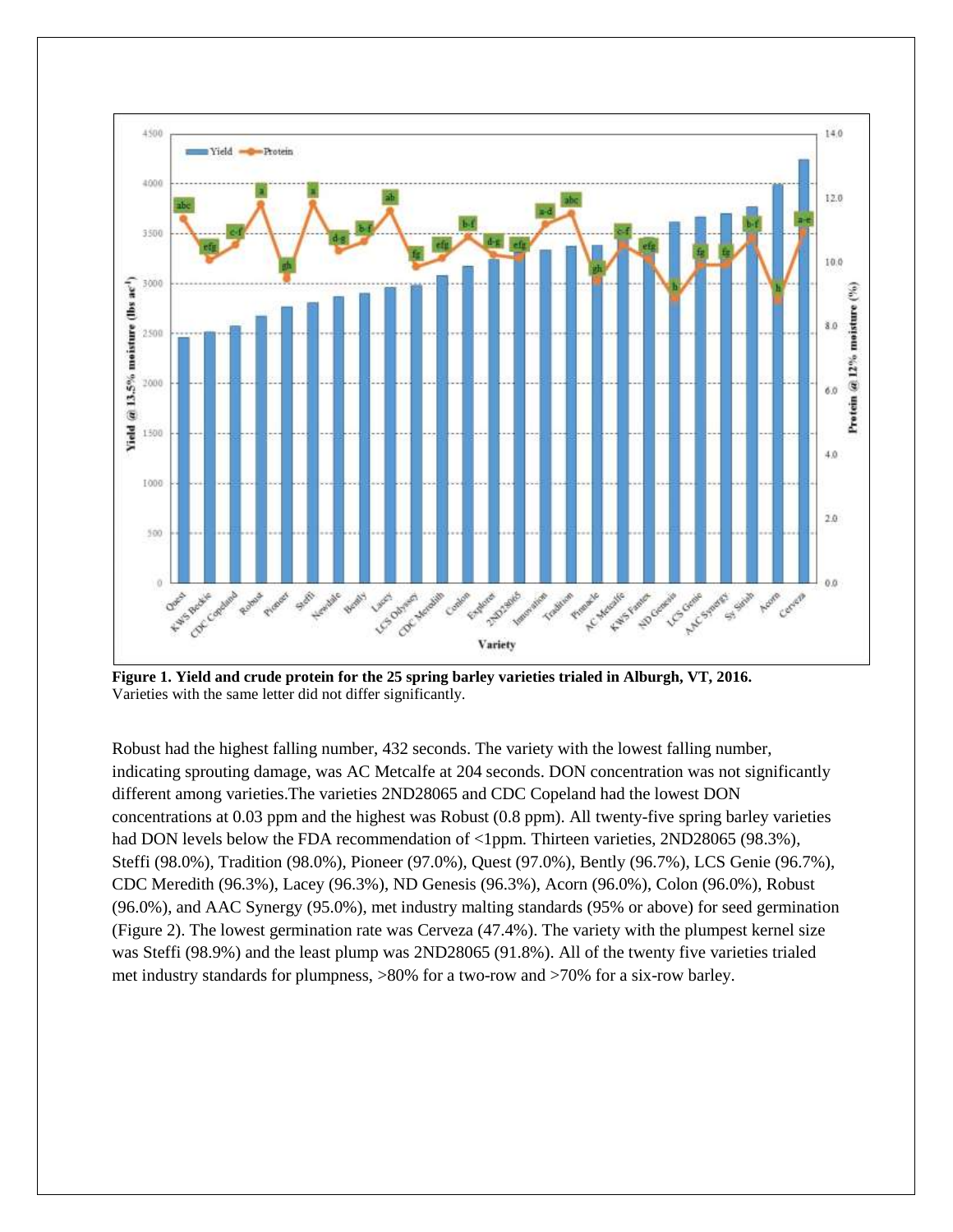

**Figure 2. Falling number and germination comparison of the 25 spring barley varieties trialed in Alburgh, VT, 2016.**

Varieties with the same letter did not differ significantly.

#### **DISCUSSION**

It is important to remember that the results only represent one year of data. Overall, the 2016 growing season was ideal for growing spring barley. The warmer than average temperatures along with below normal rainfall throughout much of the growing season resulted in higher yields and quality. Due to higher than normal bird pressure, possibly due to drought-like conditions, plots were covered with bird netting from soft dough until harvest. There was also an increase in thrip and mite damage recorded which could also be attributed to the dry conditions this season; however, the damage was not severe enough to cause economic loss. The average yield was 3213 lbs ac<sup>-1</sup>, 1635lbs higher than the 2015 average yield. Test weight, a measure of grain plumpness, also an indicator used to determine malt quality, was the only quality parameter that was low, all varieties were below the ideal malting test weight of 48 lbs per bushel. However, kernel plumpness did not appear to be impacted, all varieties were above 90% for plumpness. The average percent protein this year was 10.4%, 2.88% higher than the trial mean in 2015. Twenty-three of the 25 spring barley varieties had protein levels that met industry standards, only Acorn (8.79%) and ND Genesis (8.84%) fell below these standards. For malting purposes, high quality barley typically has low to moderate protein levels ranging from  $9.0 - 11.0\%$ . In general, six-row barley